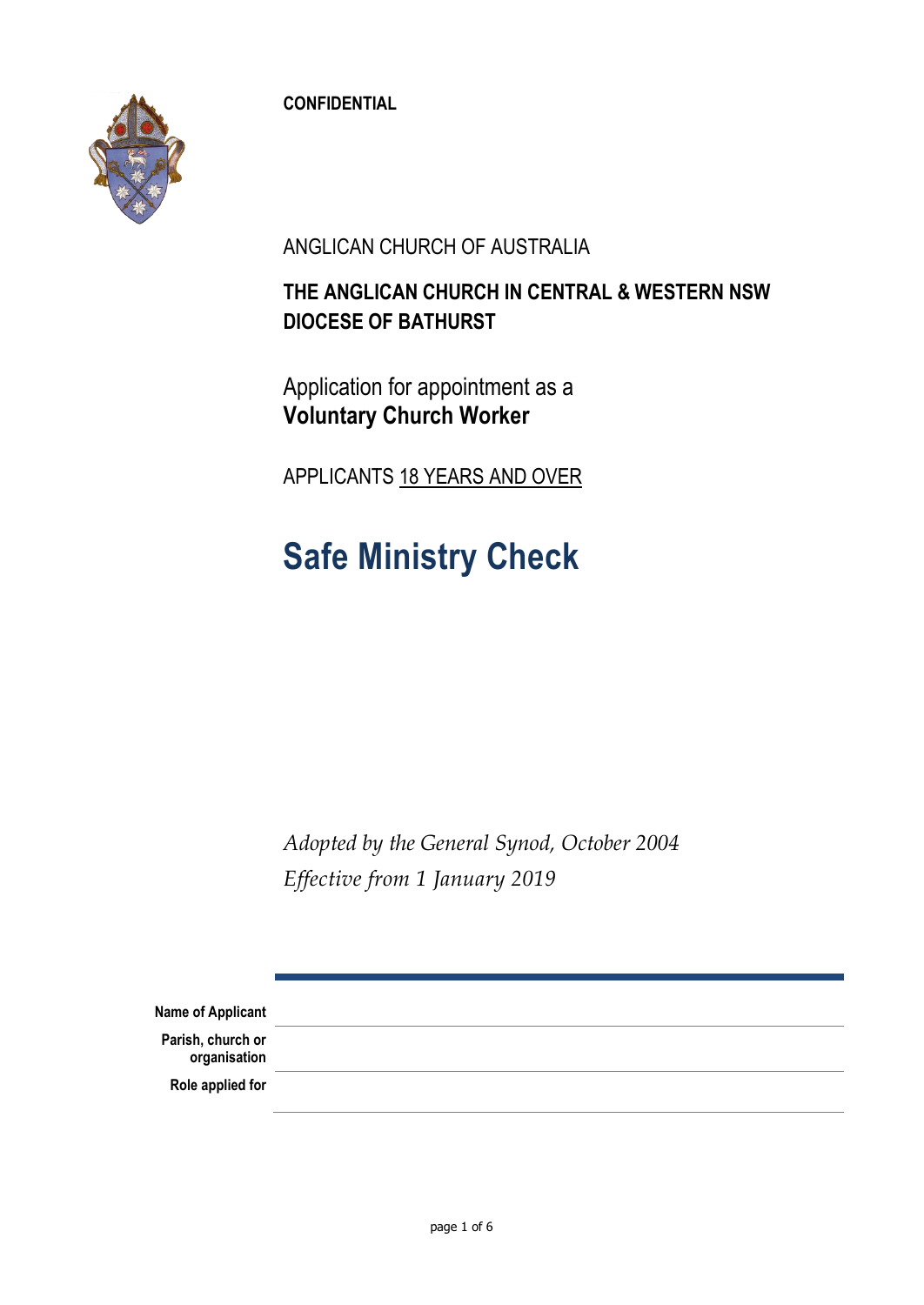### **1 The Safe Ministry Check**

| About this form     | This form must be completed when a person is going to undertake pastoral ministry that<br>involves direct, regular and not incidental contact with children.                                                                                                                                                                                                                                                         |
|---------------------|----------------------------------------------------------------------------------------------------------------------------------------------------------------------------------------------------------------------------------------------------------------------------------------------------------------------------------------------------------------------------------------------------------------------|
|                     | 'Ministry to children' and 'pastoral ministry' are defined in the Safe Ministry to Children Canon<br>2017. Pastoral ministry with children includes:                                                                                                                                                                                                                                                                 |
|                     | giving spiritual advice and support, education, counselling, medical care, and assistance in<br>times of need that involves direct, regular and not incidental contact with children;<br>participating in overnight activities such as camps;<br>٠<br>having close personal contact with children such as changing clothes, washing and<br>toileting.                                                                |
|                     | Roles involving pastoral care include Sunday School teacher, holiday program leader, youth<br>leader, camp helper, overnight activity leader, regular creche assistant, music team leader,<br>worship leader.                                                                                                                                                                                                        |
| To the Applicant    | Thank you for volunteering for a ministry role within your church.                                                                                                                                                                                                                                                                                                                                                   |
|                     | The Anglican Church is committed to doing everything we can to ensure that our churches are<br>safe for all who participate in church activities-including our volunteers. That is why we<br>require everyone who has a ministry role within the church to meet specific standards of<br>personal conduct.                                                                                                           |
|                     | To help us meet our commitment to safe ministry, we ask everyone who wants to be appointed<br>as a voluntary church worker to answer some important questions. That's the purpose of this<br>form.                                                                                                                                                                                                                   |
|                     | Some of the questions are personal and sensitive. We are not asking you these questions<br>because we think you've done anything wrong. We ask them because they are part of a<br>process that will help ensure our churches are safe.                                                                                                                                                                               |
| Completing the form | 1. Complete all five sections.                                                                                                                                                                                                                                                                                                                                                                                       |
|                     | 2. Answer the questions in Section 2 honestly. Where required, put a cross [X] in the<br>appropriate box.                                                                                                                                                                                                                                                                                                            |
|                     | 3. If you answer 'Yes' to certain questions we may have to ask you for more information. But<br>that doesn't necessarily mean that you can't be a volunteer. If there is insufficient space on the<br>form to provide relevant details, please attach a separate page and clearly identify the<br>question your information relates to.                                                                              |
|                     | 4. Sign your initials at the bottom of every page and sign your full signature at the end.                                                                                                                                                                                                                                                                                                                           |
| Submitting the form | Please return the form to:                                                                                                                                                                                                                                                                                                                                                                                           |
|                     | The Anglican Diocese of Bathurst<br><b>Attention: The Registrar</b><br><b>PO Box 23</b><br><b>Bathurst NSW 2795</b>                                                                                                                                                                                                                                                                                                  |
| <b>Privacy</b>      | This application is confidential.                                                                                                                                                                                                                                                                                                                                                                                    |
|                     | It will be retained in a secure place by the parish or church organisation in which you are<br>intending to exercise a voluntary ministry. Except as may be required by law, or by church<br>disciplinary procedures, the information you supply will be used only for screening and<br>disciplinary purposes. If required by law, the information you supply will be made available to<br>the applicable authority. |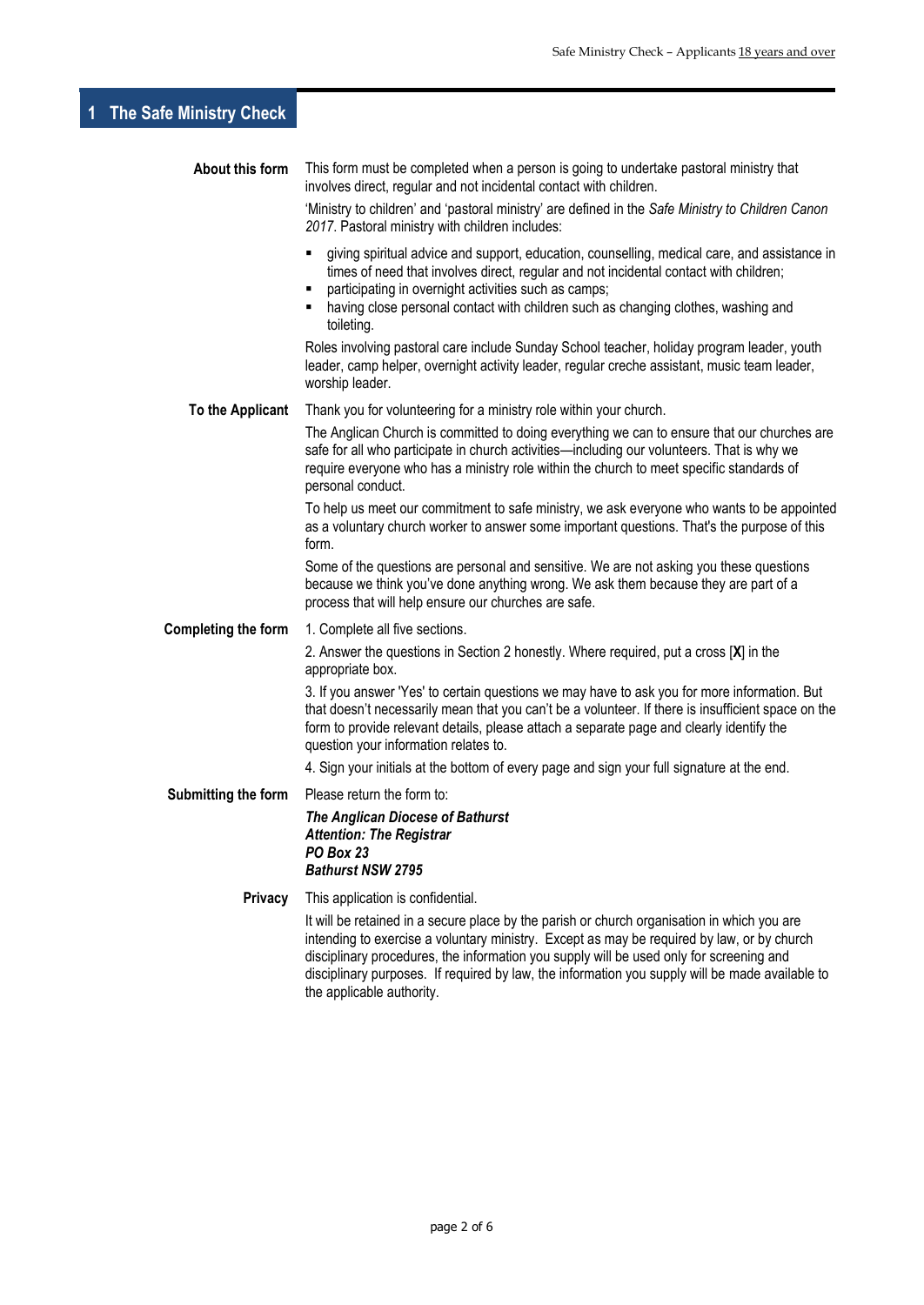## **2 The Applicant**

|    | <b>Personal details</b>                                                                           | Title                                                                                                                                                                                                | Mr                                                                                                                                                                                                                                                                                          | Mrs         | Miss            | Ms         | Other, specify                                                                                 |
|----|---------------------------------------------------------------------------------------------------|------------------------------------------------------------------------------------------------------------------------------------------------------------------------------------------------------|---------------------------------------------------------------------------------------------------------------------------------------------------------------------------------------------------------------------------------------------------------------------------------------------|-------------|-----------------|------------|------------------------------------------------------------------------------------------------|
|    |                                                                                                   | First name(s)                                                                                                                                                                                        |                                                                                                                                                                                                                                                                                             |             |                 |            |                                                                                                |
|    |                                                                                                   | Surname                                                                                                                                                                                              |                                                                                                                                                                                                                                                                                             |             |                 |            |                                                                                                |
|    |                                                                                                   | Previous name                                                                                                                                                                                        |                                                                                                                                                                                                                                                                                             |             |                 |            |                                                                                                |
|    |                                                                                                   | Date of birth (d/m/y)                                                                                                                                                                                |                                                                                                                                                                                                                                                                                             |             |                 |            |                                                                                                |
|    |                                                                                                   | Gender                                                                                                                                                                                               | male                                                                                                                                                                                                                                                                                        | female      |                 |            |                                                                                                |
|    |                                                                                                   | <b>Marital Status</b>                                                                                                                                                                                |                                                                                                                                                                                                                                                                                             |             |                 |            |                                                                                                |
|    |                                                                                                   | Occupation                                                                                                                                                                                           |                                                                                                                                                                                                                                                                                             |             |                 |            |                                                                                                |
|    |                                                                                                   |                                                                                                                                                                                                      |                                                                                                                                                                                                                                                                                             |             |                 |            |                                                                                                |
|    | <b>Address</b>                                                                                    | Number, Street                                                                                                                                                                                       |                                                                                                                                                                                                                                                                                             |             |                 |            |                                                                                                |
|    |                                                                                                   | Suburb/town,                                                                                                                                                                                         |                                                                                                                                                                                                                                                                                             |             |                 |            |                                                                                                |
|    |                                                                                                   | State, Postcode                                                                                                                                                                                      |                                                                                                                                                                                                                                                                                             |             |                 |            |                                                                                                |
|    |                                                                                                   |                                                                                                                                                                                                      |                                                                                                                                                                                                                                                                                             |             |                 |            |                                                                                                |
|    | <b>Contact details</b>                                                                            | Home phone                                                                                                                                                                                           |                                                                                                                                                                                                                                                                                             |             |                 | Work phone |                                                                                                |
|    |                                                                                                   | Mobile phone                                                                                                                                                                                         |                                                                                                                                                                                                                                                                                             |             |                 |            |                                                                                                |
|    |                                                                                                   | Email                                                                                                                                                                                                |                                                                                                                                                                                                                                                                                             |             |                 |            |                                                                                                |
|    |                                                                                                   |                                                                                                                                                                                                      |                                                                                                                                                                                                                                                                                             |             |                 |            |                                                                                                |
|    | <b>Confirming your identity</b>                                                                   | Please attach to this form a clear copy of ONE of the following:                                                                                                                                     |                                                                                                                                                                                                                                                                                             |             |                 |            |                                                                                                |
|    |                                                                                                   | A working with children check, a working with vulnerable people check, your current Australian<br>driver's licence; your birth certificate; a current Australian passport; an Australian citizenship |                                                                                                                                                                                                                                                                                             |             |                 |            |                                                                                                |
|    |                                                                                                   |                                                                                                                                                                                                      |                                                                                                                                                                                                                                                                                             |             |                 |            | document or Australian immigration papers; a current student identity card from an educational |
|    |                                                                                                   | institution; or equivalent form of identification.                                                                                                                                                   |                                                                                                                                                                                                                                                                                             |             |                 |            |                                                                                                |
|    |                                                                                                   |                                                                                                                                                                                                      |                                                                                                                                                                                                                                                                                             |             |                 |            |                                                                                                |
|    | <b>Suitability for ministry</b>                                                                   |                                                                                                                                                                                                      | Please answer the questions below by putting a cross $[X]$ in the appropriate box.<br>If you are not sure what is meant by a word or phrase in bold print, please consult the Key Terms<br>in Faithfulness in Service. You can find Faithfulness in Service on the General Synod website at |             |                 |            |                                                                                                |
|    |                                                                                                   |                                                                                                                                                                                                      |                                                                                                                                                                                                                                                                                             |             |                 |            |                                                                                                |
|    |                                                                                                   | https://www.anglican.org.au/data/Safer_Ministry/1442_FIS-Consolidated_-<br>November_2016_current_at_190918.pdf                                                                                       |                                                                                                                                                                                                                                                                                             |             |                 |            |                                                                                                |
|    |                                                                                                   |                                                                                                                                                                                                      |                                                                                                                                                                                                                                                                                             |             |                 |            |                                                                                                |
|    |                                                                                                   |                                                                                                                                                                                                      |                                                                                                                                                                                                                                                                                             |             |                 |            |                                                                                                |
|    |                                                                                                   |                                                                                                                                                                                                      |                                                                                                                                                                                                                                                                                             |             |                 |            |                                                                                                |
| a) | Do you have any health condition(s), which may<br>affect your work with children or young people? |                                                                                                                                                                                                      | $\exists$ No                                                                                                                                                                                                                                                                                |             | $\Box$ Yes      |            | If YES, please provide details.                                                                |
| b) | Have you ever had a driver's licence, whether in                                                  |                                                                                                                                                                                                      |                                                                                                                                                                                                                                                                                             | No Go to c) | $\sqsupset$ Yes |            |                                                                                                |
|    | Australia or in another country?                                                                  |                                                                                                                                                                                                      |                                                                                                                                                                                                                                                                                             |             |                 |            | If YES, has your licence ever been revoked or suspended?                                       |
|    |                                                                                                   |                                                                                                                                                                                                      | $\Box$ No                                                                                                                                                                                                                                                                                   |             | $\Box$ Yes      |            | If YES, please provide details.                                                                |
|    |                                                                                                   |                                                                                                                                                                                                      |                                                                                                                                                                                                                                                                                             |             |                 |            |                                                                                                |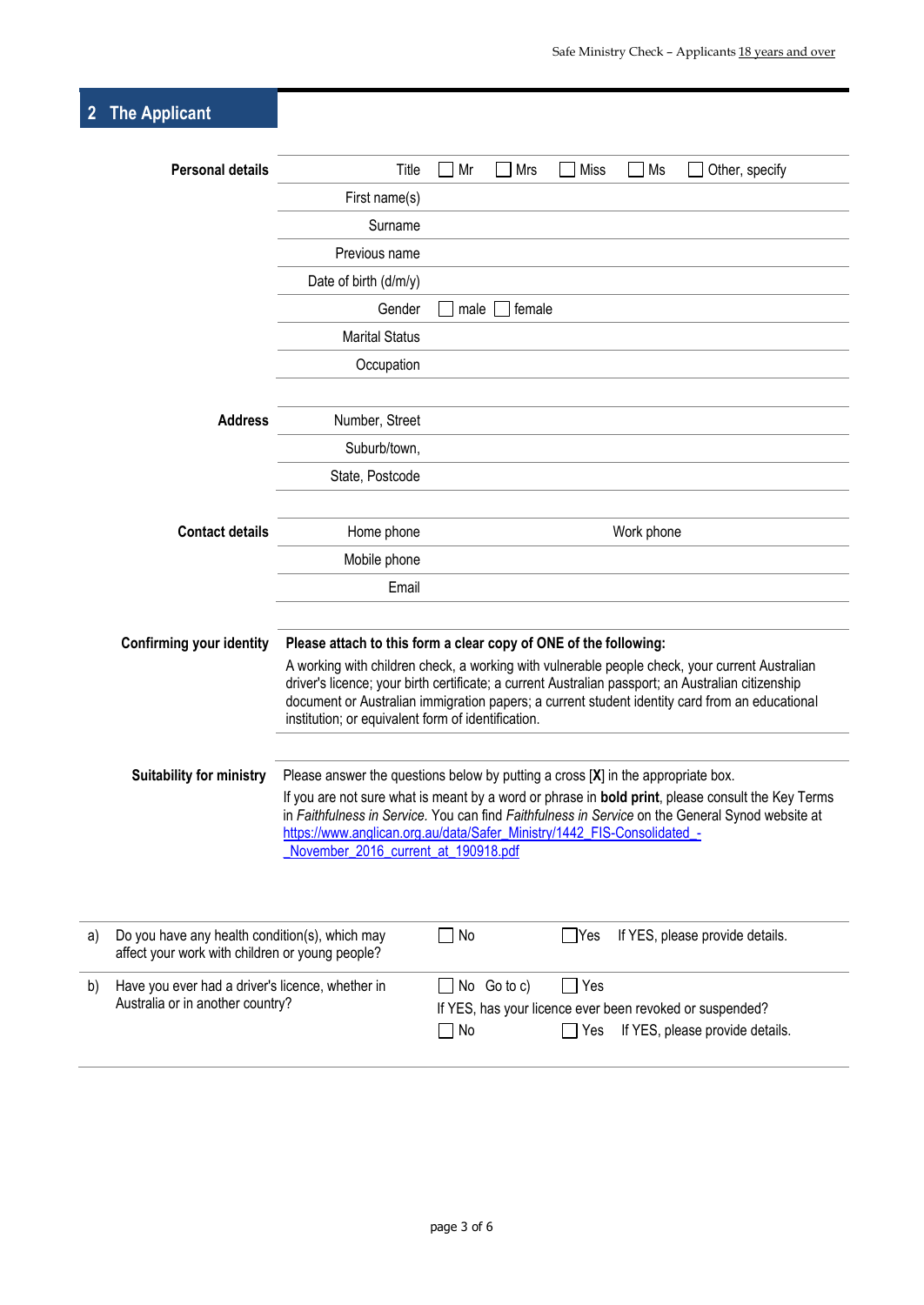| C) | Has anyone in Australia or in any other country<br>alleged to a court, disciplinary tribunal or employer<br>that you have committed a criminal offence?                                                              | No                                                                                                                                                                                                                                                                           | If YES, please provide details.<br>Yes                                                                                                                                                                                    |  |
|----|----------------------------------------------------------------------------------------------------------------------------------------------------------------------------------------------------------------------|------------------------------------------------------------------------------------------------------------------------------------------------------------------------------------------------------------------------------------------------------------------------------|---------------------------------------------------------------------------------------------------------------------------------------------------------------------------------------------------------------------------|--|
| d) | Have you ever been charged with a criminal offence<br>in Australia or in any other country?                                                                                                                          | 'Charged' means that the police or other government authority has accused you<br>in writing of committing a criminal offence. Getting a parking or speeding fine is<br>not a criminal offence.                                                                               |                                                                                                                                                                                                                           |  |
|    |                                                                                                                                                                                                                      | No                                                                                                                                                                                                                                                                           | If YES, please provide details.<br>Yes                                                                                                                                                                                    |  |
| e) | Have you ever been convicted of a criminal offence in<br>Australia or in any other country?                                                                                                                          | No                                                                                                                                                                                                                                                                           | If YES, please provide details.<br>Yes                                                                                                                                                                                    |  |
| f) | Have you ever applied for a working with children<br>check or a working with vulnerable people check?                                                                                                                | No Go to g)<br>check?<br>$\Box$ No<br>No                                                                                                                                                                                                                                     | Yes<br>If YES, did the authority to which you applied refuse to issue the<br>Yes<br>If NO, was your working with children check or a working with<br>vulnerable people check ever cancelled, revoked or suspended?<br>Yes |  |
| g) | Have you ever had a court order issued against you<br>as a result of someone accusing you of violence,<br>abuse, likely harm, harassment or stalking?                                                                | No<br>$\overline{\phantom{0}}$                                                                                                                                                                                                                                               | If YES, please provide details.<br>Yes                                                                                                                                                                                    |  |
| h) | Have you ever done anything in the past or present<br>that may result in allegations being made against you<br>of bullying or any form of harassment of adults?                                                      | No<br>$\Box$                                                                                                                                                                                                                                                                 | Yes<br>If YES, please provide details.                                                                                                                                                                                    |  |
| i) | Has anyone ever accused you of child abuse?                                                                                                                                                                          |                                                                                                                                                                                                                                                                              | A 'child' is a person under the age of 18. 'Child abuse' means:                                                                                                                                                           |  |
|    |                                                                                                                                                                                                                      | doing any one or more of the following things to a child, whether directly in<br>person or via an electronic device such as a computer, tablet or phone:<br>bullying; emotional abuse; harassment; neglect; physical abuse;<br>sexual assault; spiritual abuse; grooming; or |                                                                                                                                                                                                                           |  |
|    |                                                                                                                                                                                                                      |                                                                                                                                                                                                                                                                              | failing-without a reasonable excuse-to comply with any law that requires<br>you to report child abuse to the police or other authority; or                                                                                |  |
|    |                                                                                                                                                                                                                      | possessing, producing or distributing child exploitation material (e.g.<br>٠<br>viewing child pornography or sexting).                                                                                                                                                       |                                                                                                                                                                                                                           |  |
|    |                                                                                                                                                                                                                      | No<br>$\overline{\phantom{a}}$                                                                                                                                                                                                                                               | Yes<br>If YES, please provide details.<br>$\mathsf{L}$                                                                                                                                                                    |  |
| j) | Have you ever done anything that may result in<br>someone accusing you of child abuse?                                                                                                                               | No                                                                                                                                                                                                                                                                           | If YES, please provide details.<br>Yes                                                                                                                                                                                    |  |
| k) | Has a child or dependent young person for whom you<br>were caring as a parent or in any other capacity ever<br>been removed from your care, or been the subject of<br>a risk assessment by the relevant authorities? | No                                                                                                                                                                                                                                                                           | If YES, please provide details.<br>Yes                                                                                                                                                                                    |  |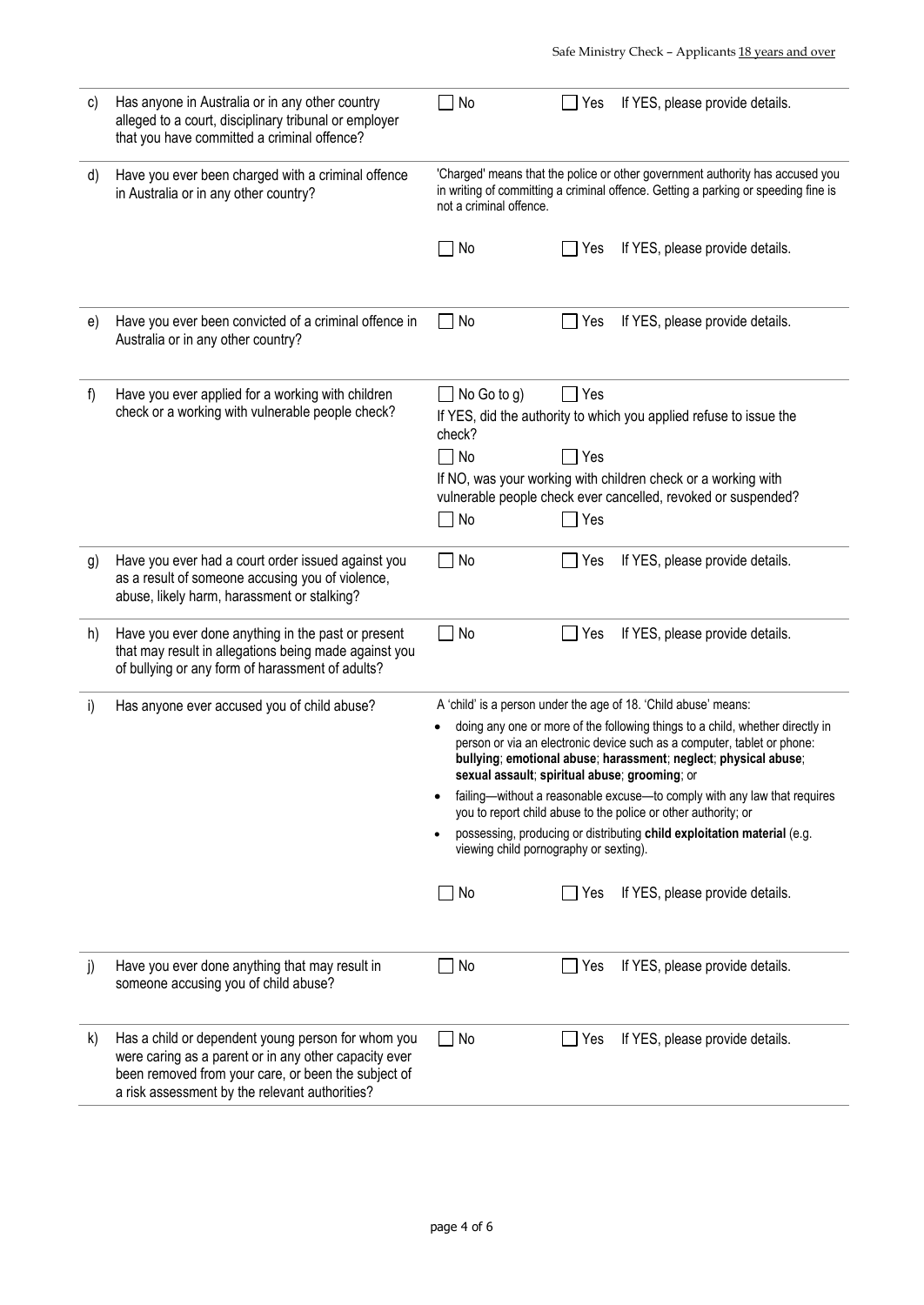| $\vert$ | Have you ever engaged in any of the following<br>conduct, whether personally, virtually or by any<br>electronic means?<br>sexual contact with a person under the age of<br>consent; or<br>production, sale, distribution or illegal use of<br>child exploitation material; or<br>conduct likely to cause harm to a child or young<br>person, or to put them at risk of harm. | <b>No</b>                  | If YES, please provide details.<br>Yes                                                                                                                                                                                               |
|---------|------------------------------------------------------------------------------------------------------------------------------------------------------------------------------------------------------------------------------------------------------------------------------------------------------------------------------------------------------------------------------|----------------------------|--------------------------------------------------------------------------------------------------------------------------------------------------------------------------------------------------------------------------------------|
| m)      | Have you ever provided employment, pastoral care or<br>professional services for others?                                                                                                                                                                                                                                                                                     | $\Box$ No Go to m)<br>□ No | Π Yes<br>If YES, have you ever engaged in sexual contact, whether personally,<br>virtually, or by any electronic means, with a parishioner, client, patient,<br>student, employee or subordinate-other than with your spouse?<br>Yes |
| n)      | Have you ever been drunk after consuming alcohol?                                                                                                                                                                                                                                                                                                                            | No<br>No                   | Yes<br>If YES, are you now or have you ever been an alcoholic?<br>Yes                                                                                                                                                                |
| $\circ$ | Do you have a history of substance abuse?                                                                                                                                                                                                                                                                                                                                    | and petrol sniffing.<br>No | Substance abuse' would include, but not be limited to abuse of prescription,<br>over-the-counter, recreational or illegal drugs, use of mind-altering substances<br>If YES, please provide details.<br>Yes                           |
| p)      | Have you ever done anything that is likely to affect<br>adversely your reputation or character or that might<br>affect your fitness to hold a licence or authority from<br>the Bishop?                                                                                                                                                                                       | No                         | If YES, please provide details.<br>Yes                                                                                                                                                                                               |

#### **3 Record of ministry**

In the table below, please list all churches, parishes or congregations, and, if appropriate, church and para-church organisations (such as Scripture Union groups, Crusaders) where you have undertaken ministry as a voluntary worker. We will ask you to authorise them to tell us what they know that's relevant to our assessment of your suitability for ministry in the church.

| <b>Church/ Organisation</b> | Location | Role | From (m/y) | To $(m/y)$ |
|-----------------------------|----------|------|------------|------------|
|                             |          |      |            |            |
|                             |          |      |            |            |
|                             |          |      |            |            |
|                             |          |      |            |            |
|                             |          |      |            |            |
|                             |          |      |            |            |
|                             |          |      |            |            |
|                             |          |      |            |            |